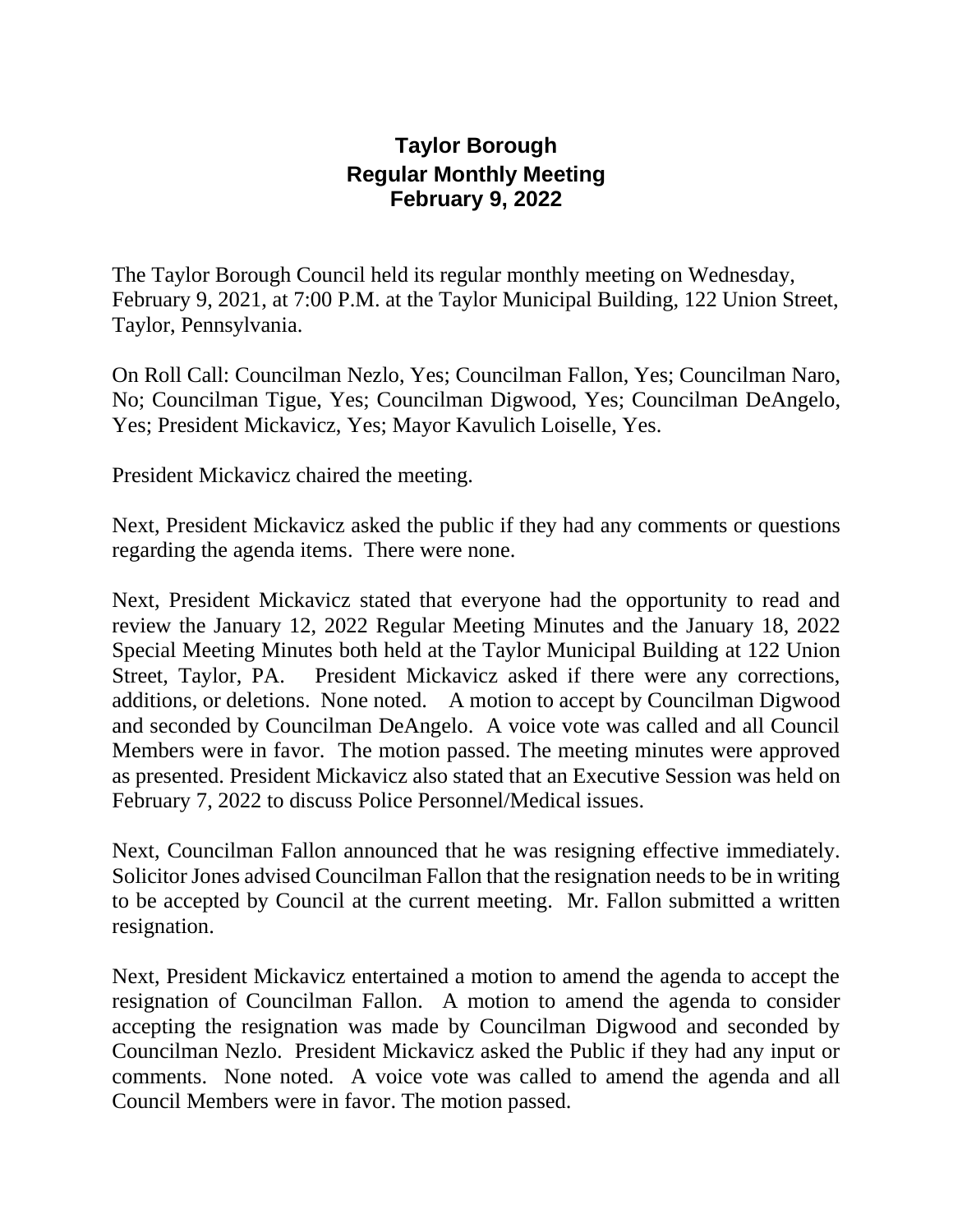Next, President Mickavicz entertained a motion to accept Councilman Fallon's resignation effective immediately. A motion to accept by Councilman Digwood and seconded by Councilman DeAngelo. President Mickavicz asked if the Public had any comment or input. None noted. A roll call was made – Councilman Nezlo, Yes; Councilman Tigue, Yes; Councilman Digwood, Yes; Councilman DeAngelo, No; President Mickavicz, Yes. The motion passed.

Next, President Mickavicz entertained a motion to accept a resignation from Robert Naro from Taylor Borough Council effective immediately. Mr. Zeleniak read Councilman Naro's resignation. A motion to accept by Councilman Digwood and seconded by Councilman DeAngelo. A roll call was made – Councilman Nezlo, Yes; Councilman Tigue, Yes; Councilman Digwood, Yes; Councilman DeAngelo, Yes; President Mickavicz, Yes. The motion passed.

Next, President Mickavicz entertained a motion to appoint Chuck McKeel to Taylor Borough Council to complete the remainder of Robert Naro's term ending December 31, 2023. Mr. Zeleniak read Resolution No 3 of 2022 – A Resolution to Fill the Vacancy in the Office of Councilperson. A motion to accept by Councilman Tigue and seconded by Councilman DeAngelo. A roll call was made - Councilman Nezlo, Yes; Councilman Tigue, Yes; Councilman Digwood, Yes; Councilman DeAngelo, Yes; President Mickavicz, Yes. The motion passed.

Next, President entertained a motion for a brief recess in order for the Mayor to administer the Oath of Office to Councilman McKeel to allow him to join the Council Meeting. A motion to accept by Councilman Digwood and seconded by Councilman DeAngelo. The motion passed.

After the Recess, a roll call was made – Councilman Nezlo, Yes; Councilman Tigue, Yes; Councilman Digwood, Yes; Councilman DeAngelo, Yes; President Mickavicz, Yes.

Next, President Mickavicz entertained a motion to consider Resolution # 1 of 2022, entering into a Cooperation Agreement with Lackawanna County for the FFY 2021 Community Development Block Grant Program Administration (\$117,800.00) and to authorize the appropriate Borough Officials to execute the agreement. A motion to adopt by Councilman McKeel and seconded by Councilman Digwood. A roll call was made – Councilman Nezlo, Yes; Councilman McKeel Yes; Councilman Tigue, Yes; Councilman Digwood, Yes; Councilman DeAngelo, Yes; President Mickavicz, Yes. The motion was adopted.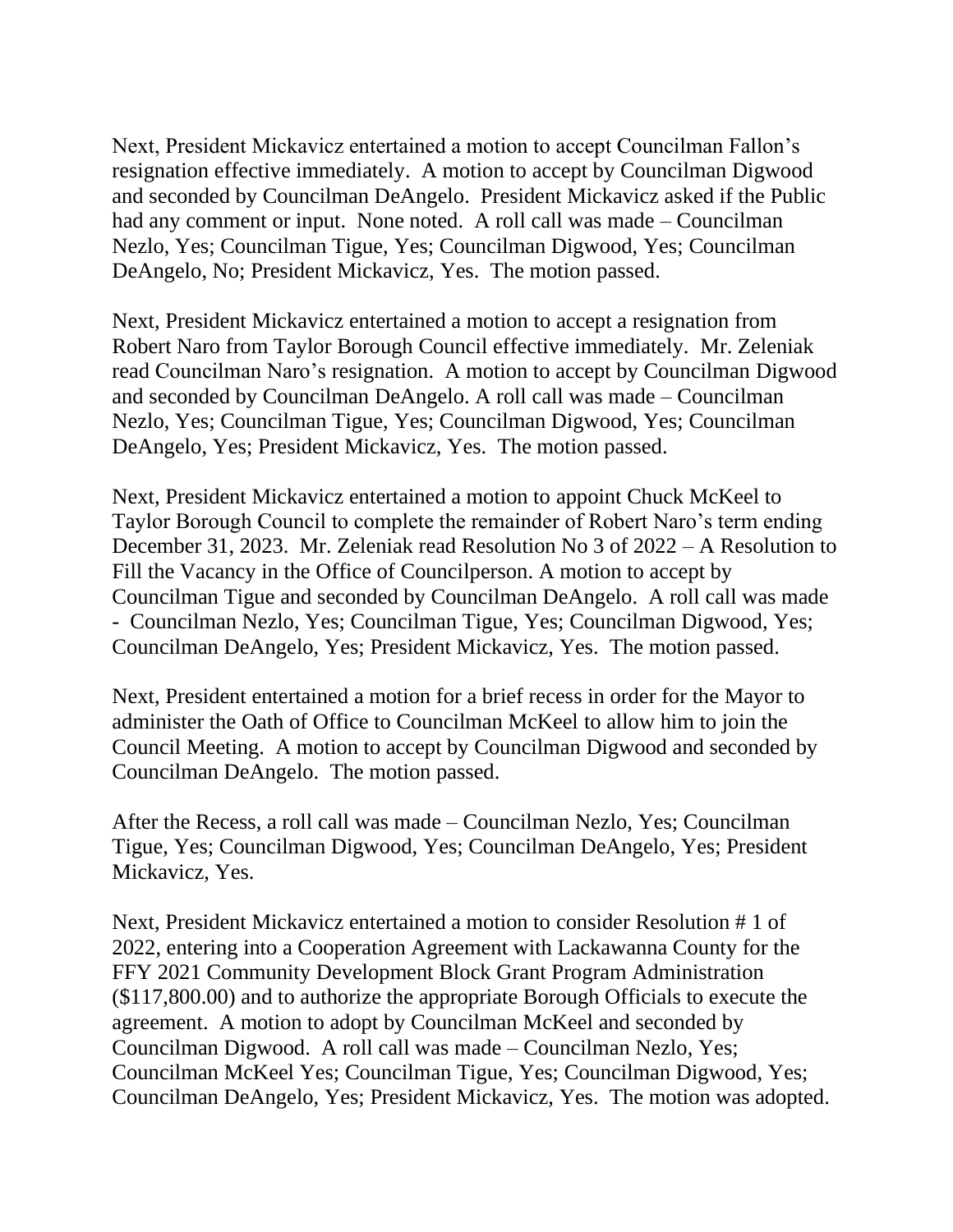Next, President Mickavicz entertained a motion to award the 2011 Ford Crown Victoria to the highest bidder, Liberty Motors in the amount of \$818.99 (2nd Bid received was from DeNaples Auto Parts in the amount of \$785.00). A motion to award by Councilman DeAngelo and seconded by Councilman Digwood. President Mickavicz abstained from the vote. A voice vote was called and all other Council Members were in favor. The motion passed.

Next, President Mickavicz entertained a motion to award the 2002 Chevrolet Trailblazer to the highest bidder, DeNaples Auto Parts in the amount of \$665.00 (No other bids received). A motion to award by Councilman Tigue and seconded by Councilman McKeel. President Mickavicz abstained from the vote. A voice vote was called and all other Council Members were in favor. The motion passed.

Next, President Mickavicz entertained a motion to consider Resolution # 2 of 2022, bestowing Civil Service Status on Brian M. Holland for the Office of Chief of Police for the Borough of Taylor. Mr. Zeleniak read Civil Service Certification of Police Chief letter from James Petrunich, Secretary. A motion to adopt by Councilman Tigue and seconded by Councilman Digwood. A roll call was made – Councilman Nezlo, Yes; Councilman McKeel Yes; Councilman Tigue, Yes; Councilman Digwood, Yes; Councilman DeAngelo, Yes; President Mickavicz, Yes. The motion was adopted.

Next, President Mickavicz entertained a motion to approve a request from Officer Stephen A. Derenick to be placed on Enforcement Officer Disability Benefits (Heart & Lung) effective January 17, 2022. A motion to approve by Councilman Tigue and seconded by Councilman DeAngelo. A voice vote was called and all Council Members were in favor. The motion passed.

Next, President Mickavicz entertained a motion to consider an appointment to the Taylor Borough Zoning Hearing Board Alternate to fulfill an unexpired term ending on December 31, 2022. (3 Year Term). Councilman Tigue motioned to appoint William Englehardt and was seconded by Council Digwood. President Mickavicz asked the Public if they had any comments or recommendations. None noted. A roll call was made – Councilman Nezlo, Yes; Councilman McKeel Yes; Councilman Tigue, Yes; Councilman Digwood, Yes; Councilman DeAngelo, Yes; President Mickavicz, Yes. The motion passed.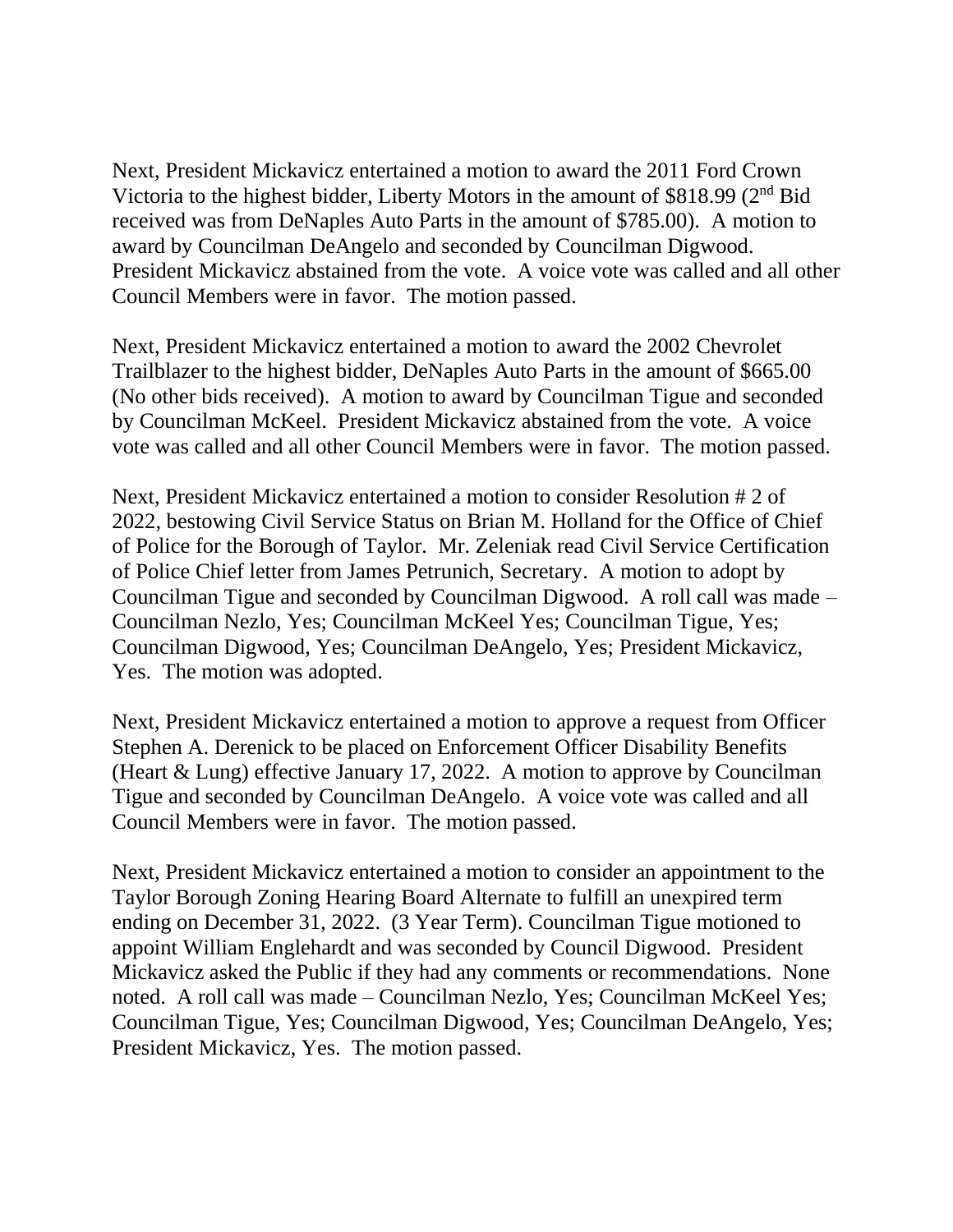Next, President Mickavicz entertained a motion to make a conditional offer of employment to David Moran, as a part time Police Officer on an as needed basis with no guarantee of hours and with a starting hourly compensation rate and benefits in accordance with the budget, subject to other applicable Acts including but not limited to Act 57. A motion to accept by Councilman DeAngelo and seconded by Councilman Tigue. A roll call was made – Councilman Nezlo, Yes; Councilman McKeel Yes; Councilman Tigue, Yes; Councilman Digwood, Yes; Councilman DeAngelo, Yes; President Mickavicz, Yes. The motion passed.

Next, President Mickavicz entertained a motion to make a conditional offer of employment to Eugene Mentz, as a part time Police Officer on an as needed basis with no guarantee of hours and with a starting hourly compensation rate and benefits in accordance with the budget, subject to other applicable Acts including but not limited to Act 57. A motion to accept by Councilman McKeel and seconded by Councilman Digwood. A roll call was made – Councilman Nezlo, Yes; Councilman McKeel Yes; Councilman Tigue, No; Councilman Digwood, Yes; Councilman DeAngelo, No; President Mickavicz, Yes. The motion passed.

Next, President Mickavicz entertained a motion to make a conditional offer of employment to Thomas Kerrigan, as a part time Police Officer on an as needed basis with no guarantee of hours and with a starting hourly compensation rate and benefits in accordance with the budget, subject to other applicable Acts including but not limited to Act 57. A motion to accept by Councilman Tigue and seconded by Councilman Digwood. A roll call was made – Councilman Nezlo, Yes; Councilman McKeel Yes; Councilman Tigue, Yes; Councilman Digwood, Yes; Councilman DeAngelo, Yes; President Mickavicz, Yes. The motion passed.

Next, Councilman Tigue read the Approval of Bills for Payment for January 2022. Attached are the list of paid invoices and open invoices.

Next, President Mickavicz entertained a motion to pay the January 2022 Payroll in the amount of \$127,337.93. January General Fund Open Invoices in the amount of \$185,374.42. January Paid Invoices in the amount of \$74,973.09 and January Liquid Fuels Open Invoices in the amount of \$18,681.10 - Total Expenditures \$406,366.54 when funds are available. A motion was made by Councilman Tigue and seconded by Councilman McKeel. A voice vote was called and all Council Members were in favor. The motion passed.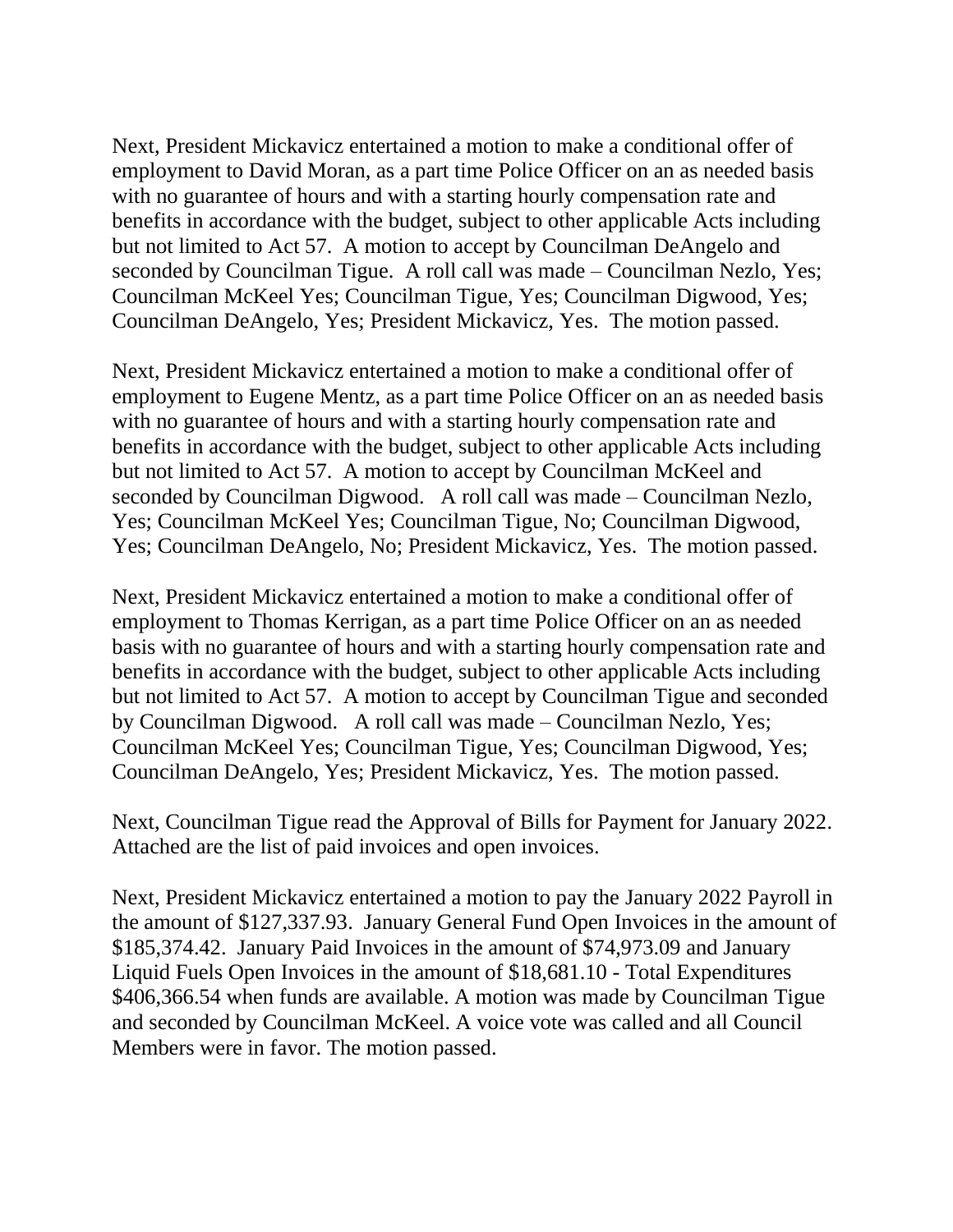| January Payroll                    | \$127,337.93 |
|------------------------------------|--------------|
| January General Fund Open Invoices | \$185,374.42 |
| <b>January Paid Invoices</b>       | \$74,973.09  |
| January Liquid Fuels Open Invoices | \$18,681.10  |
| <b>Total Expenditures</b>          | \$406,366.54 |

Next, Mr. Zeleniak read the Treasurer's Report for January 2022. The Treasurer's Report was placed on file.

| <b>Local Services Tax</b>                        | \$53.84      |
|--------------------------------------------------|--------------|
| RE: Tax Delinquent 2020                          | \$400.21     |
| <b>RE</b> Transfer Tax                           | \$7,468.34   |
| Earned Income Tax                                | \$24,159.56  |
| <b>UCC Building Permits</b>                      | \$2,603.12   |
| <b>Court Fees/Police Fines</b>                   | \$2,015.69   |
| <b>TCC</b>                                       | \$1,359.00   |
| Zoning                                           | \$90.00      |
| Waste Management 4th Quarter 2021                | \$378,590.35 |
| <b>Waste Management to Fire Departments 2021</b> | \$25,000.00  |
| Waste Management to Colliery 2021                | \$29,882.86  |
| Other Income                                     | \$491.58     |
| Interest                                         | \$27.55      |
| <b>Total Revenue</b>                             | \$496,301.66 |

## **Treasurer's Report January 2022**

Next, Mr. Zeleniak read the Financial Report for January 31, 2022. The Financial Report was placed on file.

> **Financial Report January 31, 2022**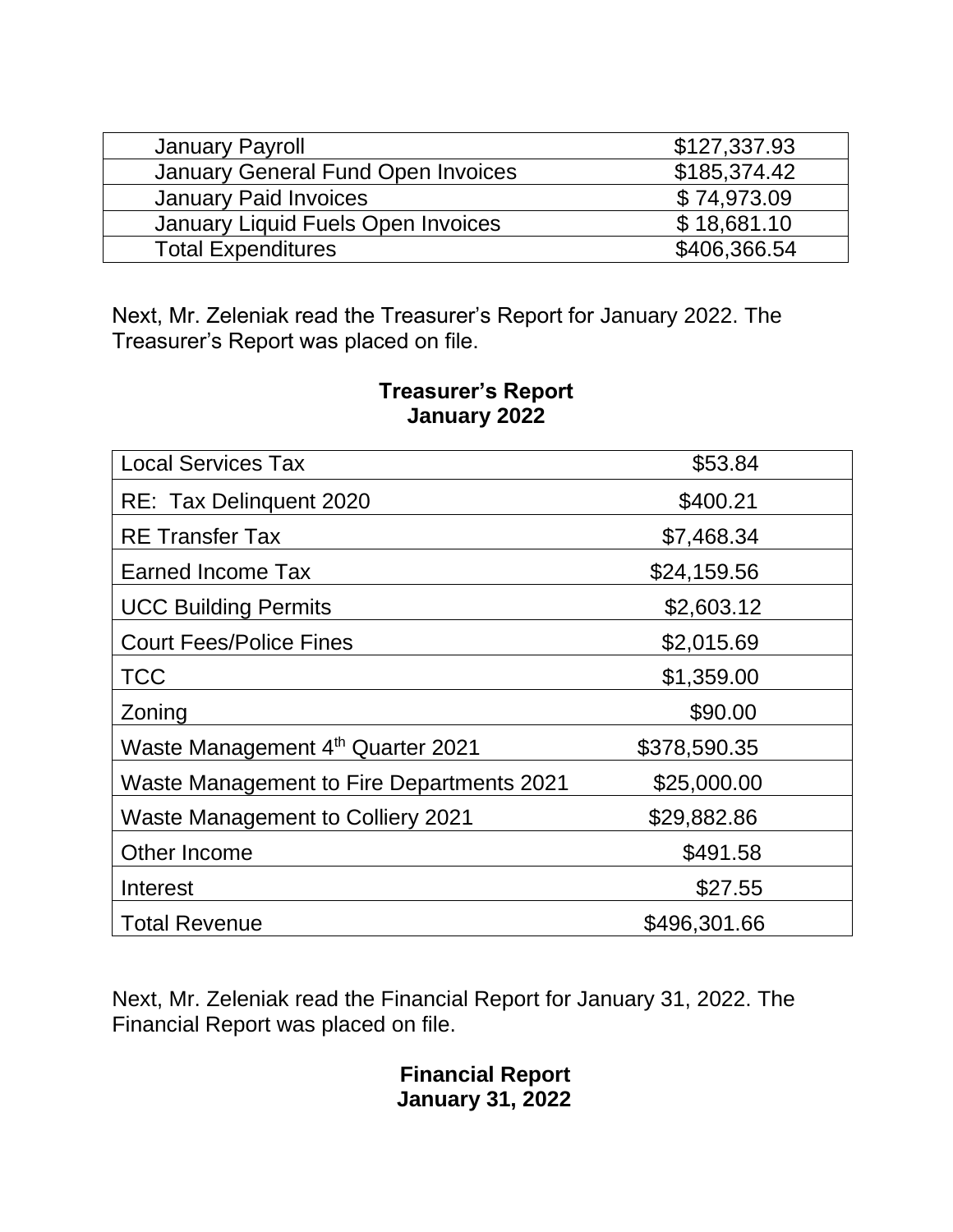| <b>General Account Balance</b>       | \$846,948.22   |
|--------------------------------------|----------------|
| <b>Real Estate Tax Account</b>       | \$15,010.17    |
| <b>Liquid Fuels Account Balance</b>  | \$51,392.78    |
| <b>Splash Park Account</b>           | \$30,761.59    |
| <b>Veteran's Memorial Account</b>    | \$1,206.17     |
| Hero's Banner Account                | \$6,706.94     |
| <b>ARPA Account</b>                  | \$309,541.01   |
| <b>ESL, Inc. Escrow Account</b>      | \$479,822.15   |
| <b>Fire Insurance Escrow</b>         | \$24,083.00    |
| <b>Escrow Account (General)</b>      | \$2,045.90     |
| <b>Escrow Funds (Taylor Commons)</b> | \$60,263.41    |
| <b>Police Pension Fund</b>           | \$3,742,337.63 |
| Open Purchase Orders (PO's)          | (\$18,834.09)  |
| 10 Year General Obligation Note      | (\$177,494.27) |
| <b>Lease Obligations</b>             | (\$213,583.11) |

Next, President Mickavicz asked that the Recycling Report for January 2022 be placed on file.

## **Recycling Report January 2022**

|                        | Pounds | Tons  |
|------------------------|--------|-------|
| Commingle              | 24,760 | 12.38 |
| Cardboard/Paper        | 29,840 | 14.92 |
| <b>Christmas Trees</b> | 7,380  | 3.69  |
| Totaling               | 61,980 | 30.99 |

Next, President Mickavicz asked that the Mayor's Report for the month of January 2022 be placed on file. There were 351 incident numbers